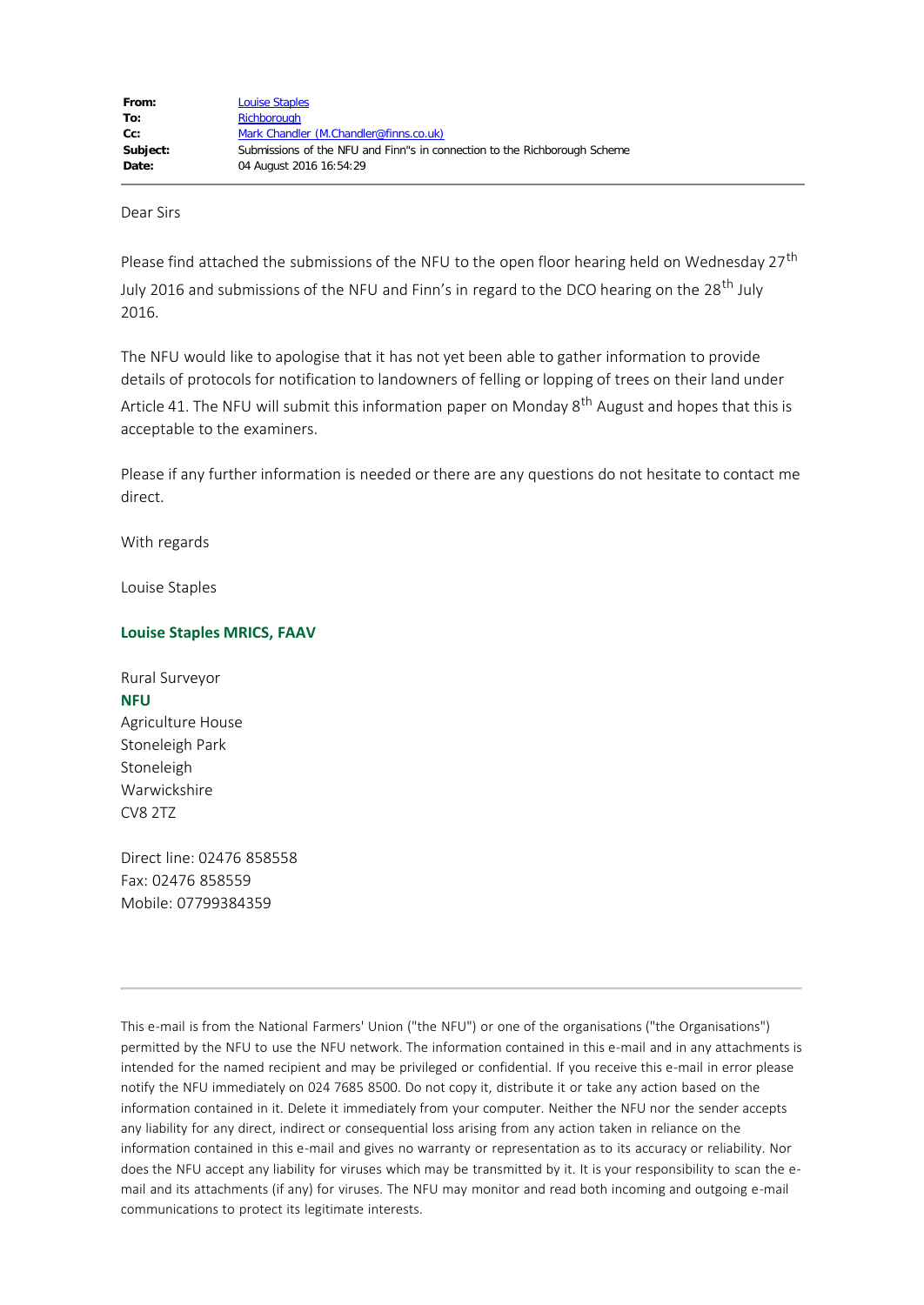NFU, Registered in England No. 245E

This email has been scanned by the Symantec Email Security.cloud service. For more information please visit http://www.symanteccloud.com

\_\_\_\_\_\_\_\_\_\_\_\_\_\_\_\_\_\_\_\_\_\_\_\_\_\_\_\_\_\_\_\_\_\_\_\_\_\_\_\_\_\_\_\_\_\_\_\_\_\_\_\_\_\_\_\_\_\_\_\_\_\_\_\_\_\_\_\_\_\_

\_\_\_\_\_\_\_\_\_\_\_\_\_\_\_\_\_\_\_\_\_\_\_\_\_\_\_\_\_\_\_\_\_\_\_\_\_\_\_\_\_\_\_\_\_\_\_\_\_\_\_\_\_\_\_\_\_\_\_\_\_\_\_\_\_\_\_\_\_\_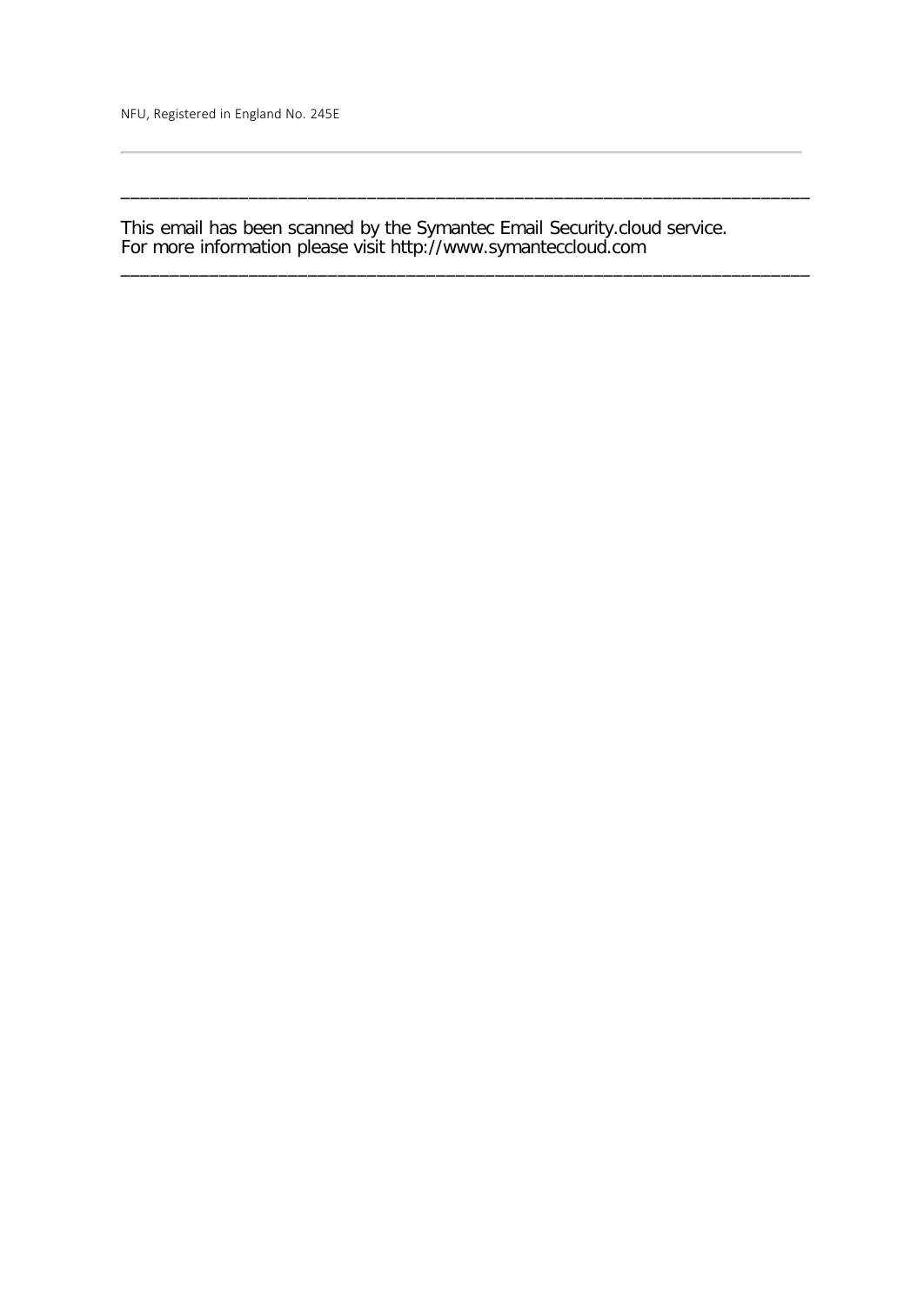# **PLANNING ACT 2008 INFRASTRUCTURE PLANNING (EXAMINATION PROCEDURE) RULES 2010**

## **WRITTEN SUBMISSIONS OF NFU REGARDING THE RICHBOROUGH CONNECTION PROJECT DEVELOPMENT CONSENT ORDER 201 [...]**

## **PLANNING INSPECTORATE REFERENCE NO EN020017**

## **SUBMISSIONS OF NATIONAL FARMERS UNION ON OPEN FLOOR HEARING – ON WEDNESDAY 27 July 2016 CANTERBURY CATHEDRAL LODGE: 6.30PM.**

**DATE 4TH AUGUST 2016**





Although every effort has been made to ensure accuracy, neither the NFU nor the author can accept liability for errors and or omissions. © NFU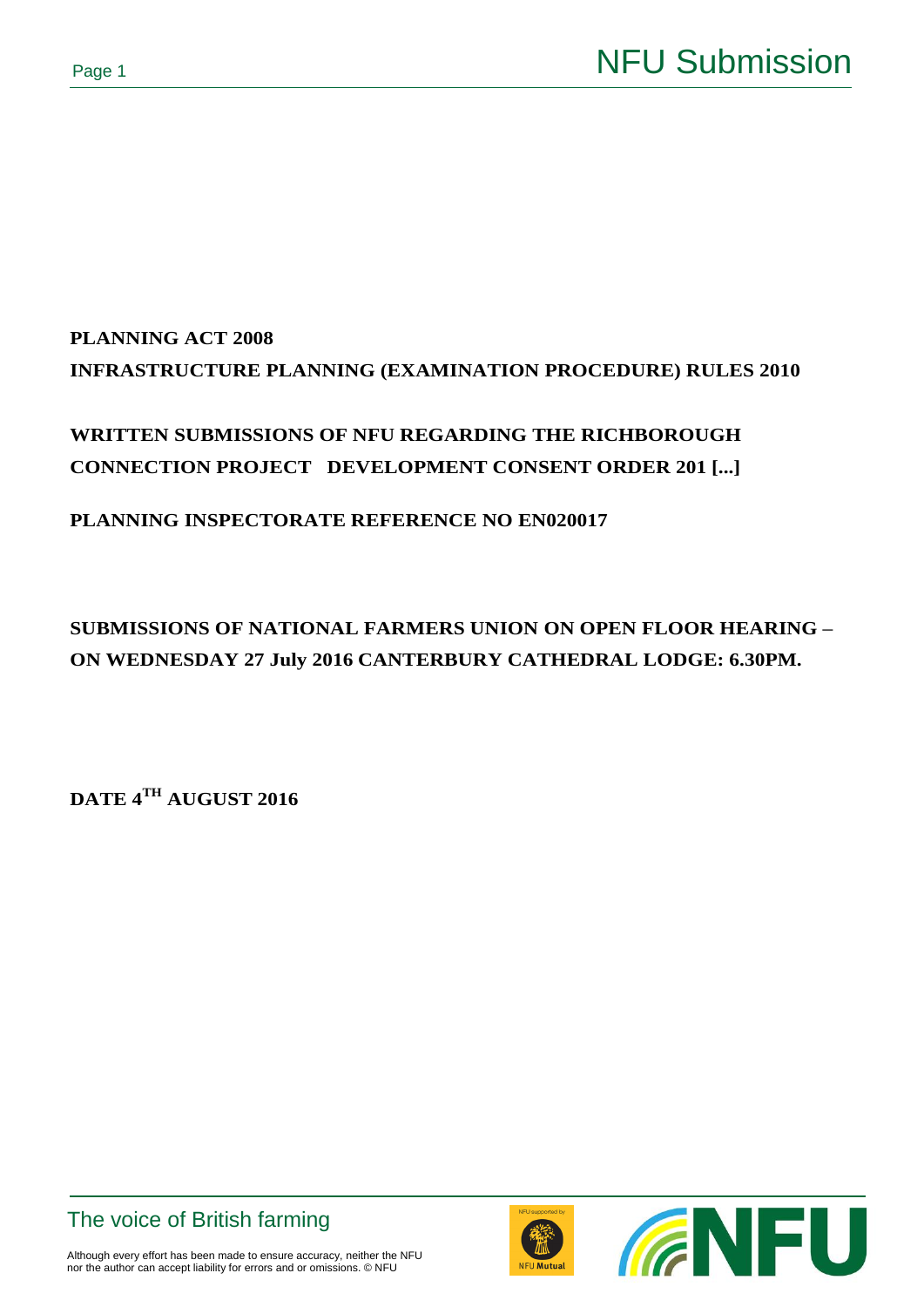## **1.0 Introduction**

1.1 Submissions on behalf of the National Farmers Union ("NFU"). The NFU is making a case on behalf of its members who are affected by the DCO.

1.2 The NFU represents 47,000 farm businesses in England and Wales, and additionally has 40,000 countryside members with an interest in the farming and the country.

1.3 The objectives of the NFU are to champion farming in England and Wales and to provide professional representation and service to its members. The matters raised in this submission are matters not only of concern to the farming owners of agricultural land affected by the DCO, but also of concern to, and raise points of principle that will affect, members of the NFU having farm holdings that may be affected by similar electrical and other infrastructure schemes.

1.4 Louise Staples the NFU senior rural surveyor spoke at the hearing on behalf of its members affected by this scheme.

### **2.0 Issues Raised**

#### 2.1 **Consultation and meetings**

It was highlighted that the NFU following on from Mr Fuller's presentation earlier in the evening had also raised the issue in regard to no consultation being carried out on eastern end of the route 'Section D' and that landowners had not been able to respond to the notification of this route which happened on  $15^{th}$  November 2015 to landowners.

Louise Staples also highlighted that there had been limited consultation on the other sections of the route. It was explained that the NFU had got involved further to a request from its members in regard to this scheme due to the lack of consultation and negotiations taking place with National Grid (NG). This was in December 2015. It was highlighted that the NFU along with agents acting for clients and NFU members had requested NG for a meeting to go over all the main issues as a group.

This meeting did happen on 26<sup>th</sup> January 2016 and at the meeting a request was made for a further meeting to discuss the heads of terms and for detail on restrictive covenants, the development clause and field drainage. A request was made to meet NG again as a group (NFU and Richborough Agents).

It has been very difficult to get a further meeting with NG as a group to raise general issues and to discuss the issues raised at the January meeting. A meeting did take place in London on  $7<sup>th</sup>$  April 2016. One of the main requests was to discuss the heads of terms in detail.

NG where not prepared to discuss the heads of terms in detail and would only discuss issues within the option and deed. A copy of the Option and Deed were received on  $4<sup>th</sup>$  March after numerous requests from the NFU and agents.

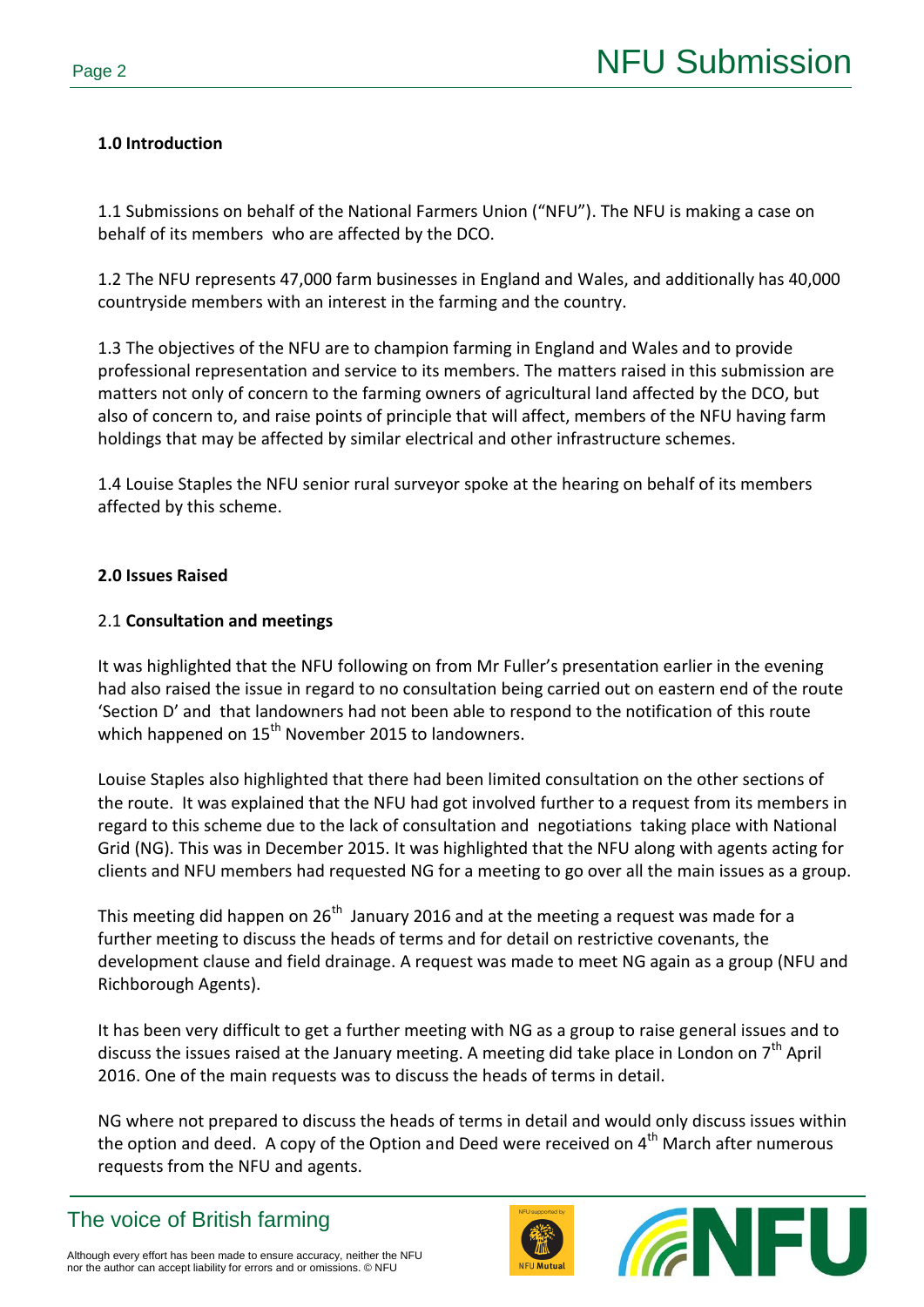No further meeting has been forthcoming from NG to meet the NFU and agents as a group to discuss and negotiate further all the outstanding issues which affect all landowners and farmers along the proposed line of the route. The NFU does know that Fisher German (acting agents for NG) and NG have been contacting agents individually for farm meetings.

The voluntary negotiations cannot be progressed until NG are prepared to meet the NFU and agents acting as a group to discuss the details of the standard terms which will affect all landowners and farmers along the proposed route. No meeting as yet has been set to discuss the heads of terms, the option or the deed with NG.

It was confirmed that the NFU has advised its members not to sign the heads of terms as drafted due to the lack of detail in the document.

No flexibility is forthcoming from NG in regard to the proposed route and location of pylons.

## **2.2. Field Drainage**

It was highlighted how the NFU has repeatedly been asking for detail on how field drainage will be treated during construction and remedied. The only information forthcoming was in a letter from NG (dated 25<sup>th</sup> April) after the London meeting highlighting that drainage is addresses at 3.4.81 and 3.4.89 in the Environmental statement and paragraph 6.9 in the Construction Environmental Management Plan (CEMP).

The NFU has confirmed to NG that this detail was not at all satisfactory and due to the lack of detail the wording put forward in the NFU written submission is what the NFU and Richborough agents would like to see NG include in the CEMP. This is standard wording to highlight to contractors how field drainage should be dealt with pre, during and post construction. Individual plans for each farm affected would still need to be drawn up with the drainage contractor.

## **2.3 Soils**

It was highlighted how the NFU would like to see further details on how top soil if it is stripped is to be reinstated and the proposed aftercare for this soil. Again wording has been put forward that the NFU would like to see for soil aftercare in the detailed written representation.

## **2.3 Design of Pylons**

It was stated how NG have not provided clear details on why T pylons could not be used for this scheme especially as landowners had requested that they would like to see T pylons being used.

## **2.4 Cable Heights**

It was stated that cable heights was a concern due to the size of modern farm machinery and that the NFU would like to see the heights of the cables on the proposed new pylons to be future proofed. Combines and telehandlers are increasing in size and have dramatically increased since



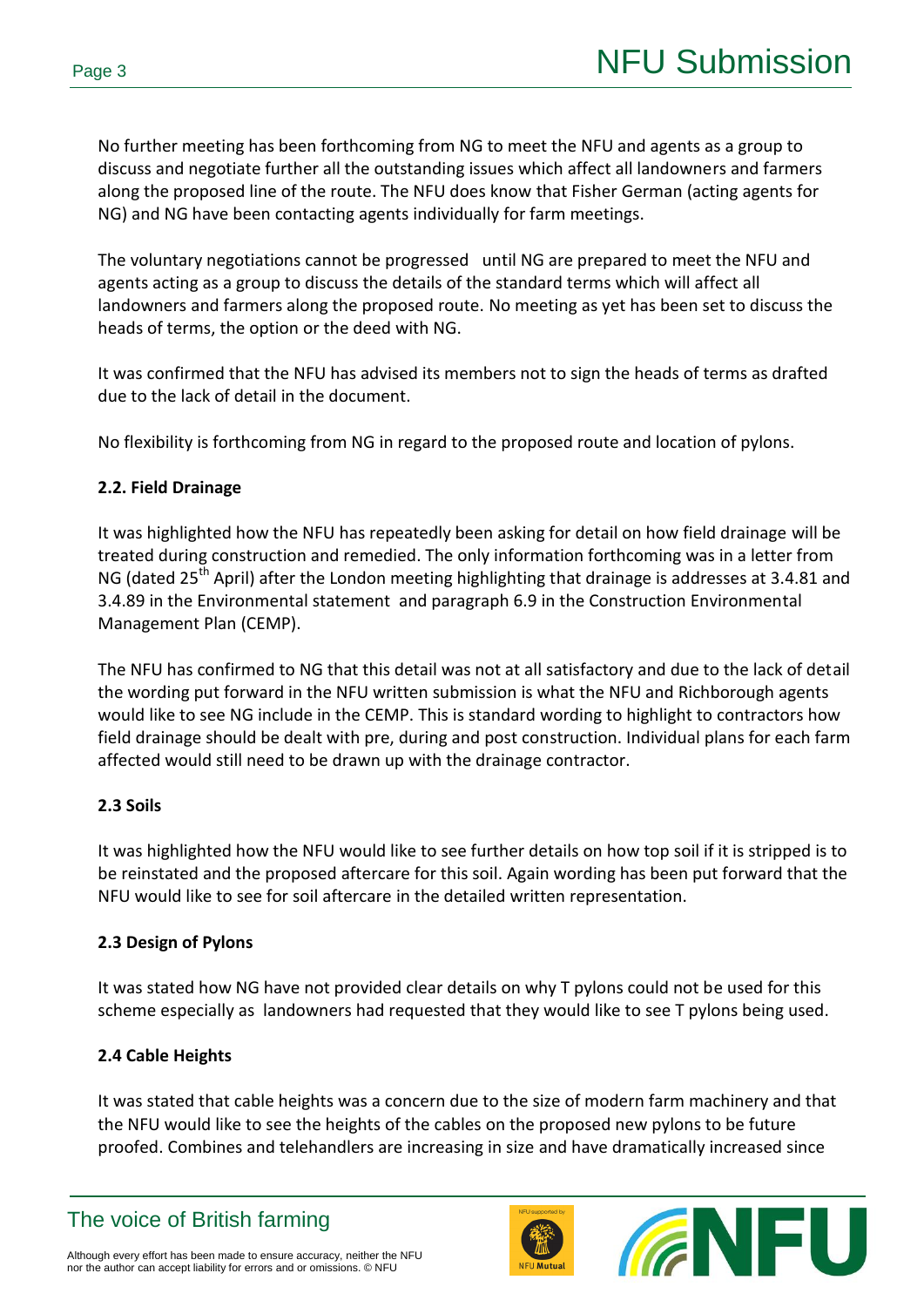the 1970s. The health and safety guidance is becoming more stringent and recommends that no work should take place within a 10m horizontal distance of the power line.

#### **2.5 Location of Pylons**

The impact of pylons in a field to agricultural operations was highlighted following on from Mr Hedley's comments of some fields having 16 operations around a pylon. The NFU stated that field operations could well exceed 16 operations for one crop and that it has been carrying out investigations into the time it takes to avoid and go round poles and pylons in a field. ADAS has been carrying out the in field calculations and the time loss element is far greater than was calculated back in 1994 when the last survey was carried out. This is due to larger machinery, modern technology and forward speed. The impact of pylons located in fields on agricultural operations needs to be properly compensated for.

#### **2.6 Lands Rights Strategy**

Following on from the impact of pylons to field operations and compensation NG are being very rigid in regard to applying their lands rights strategy with no flexibility at the present time to discuss different payments.

#### **2.7 Access Routes**

The issue over NG wanting to use private farm tracks/roads as access to the route on a temporary and permanent basis was raised that the length of these route was a considerable distance in some locations. Further at the present time NG are not offering to pay any compensation for these access rights.

At the present time NG are not allowing the access routes to be used by the farmer once NG start construction. In a lot of cases these are the farmers private access tracks to land and so there is an issue over how are some farmers supposed to be gaining access to fields. No details on temporary access to severed land have been given to farmers.





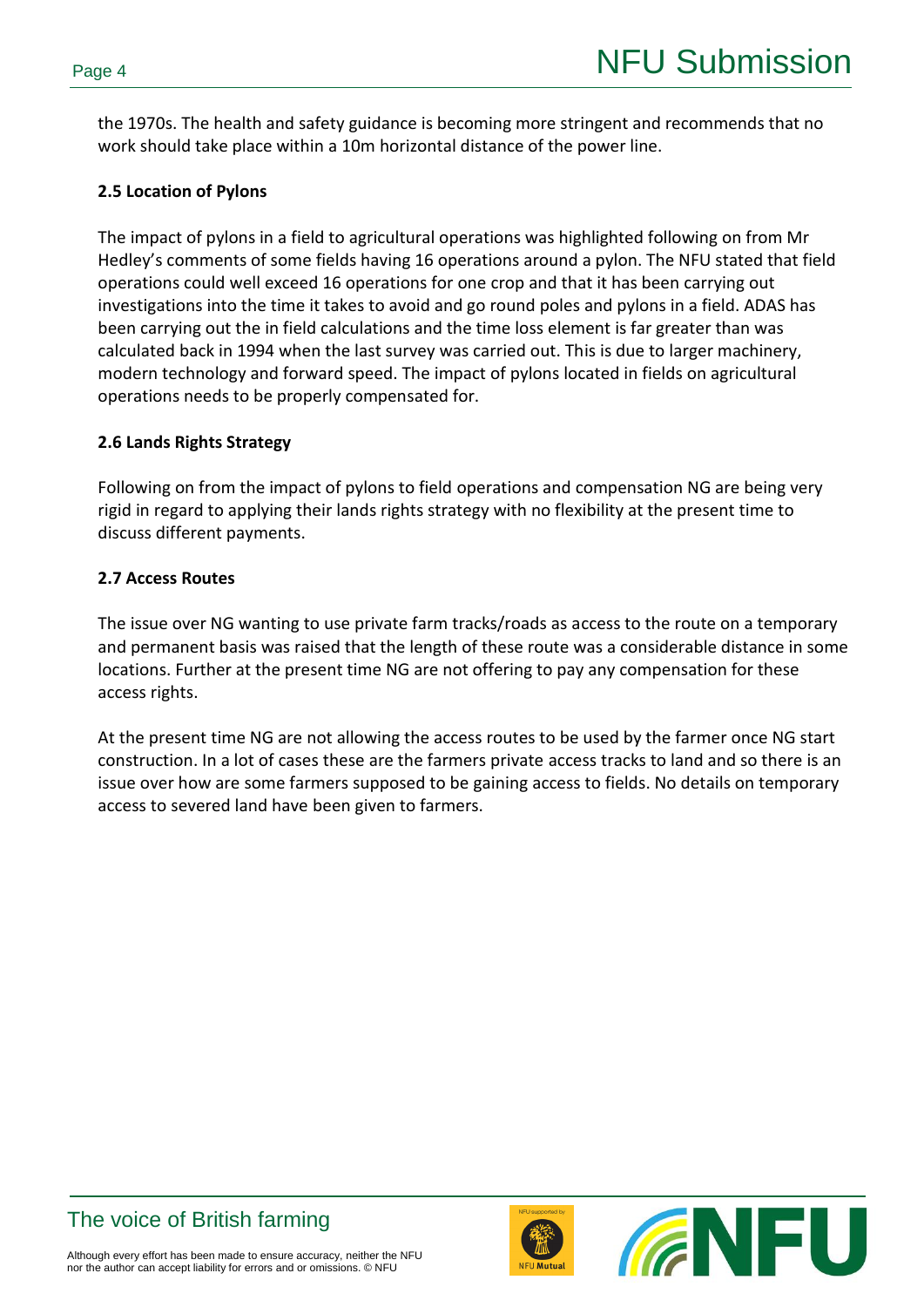# **PLANNING ACT 2008 INFRASTRUCTURE PLANNING (EXAMINATION PROCEDURE) RULES 2010**

# **WRITTEN SUBMISSIONS OF NFU AND FINN'S REGARDING THE RICHBOROUGH CONNECTION PROJECT DEVELOPMENT CONSENT ORDER 201 [...]**

**PLANNING INSPECTORATE REFERENCE NO EN020017**

**SUBMISSIONS OF NATIONAL FARMERS UNION AND FINN'S ON THE ISSUE SPECIFIC DCO HEARING – ON THURSDAY 28 July 2016 DISCOVERY PARK LIMITED, SANDWICH.**

**DATE 4TH AUGUST 2016**

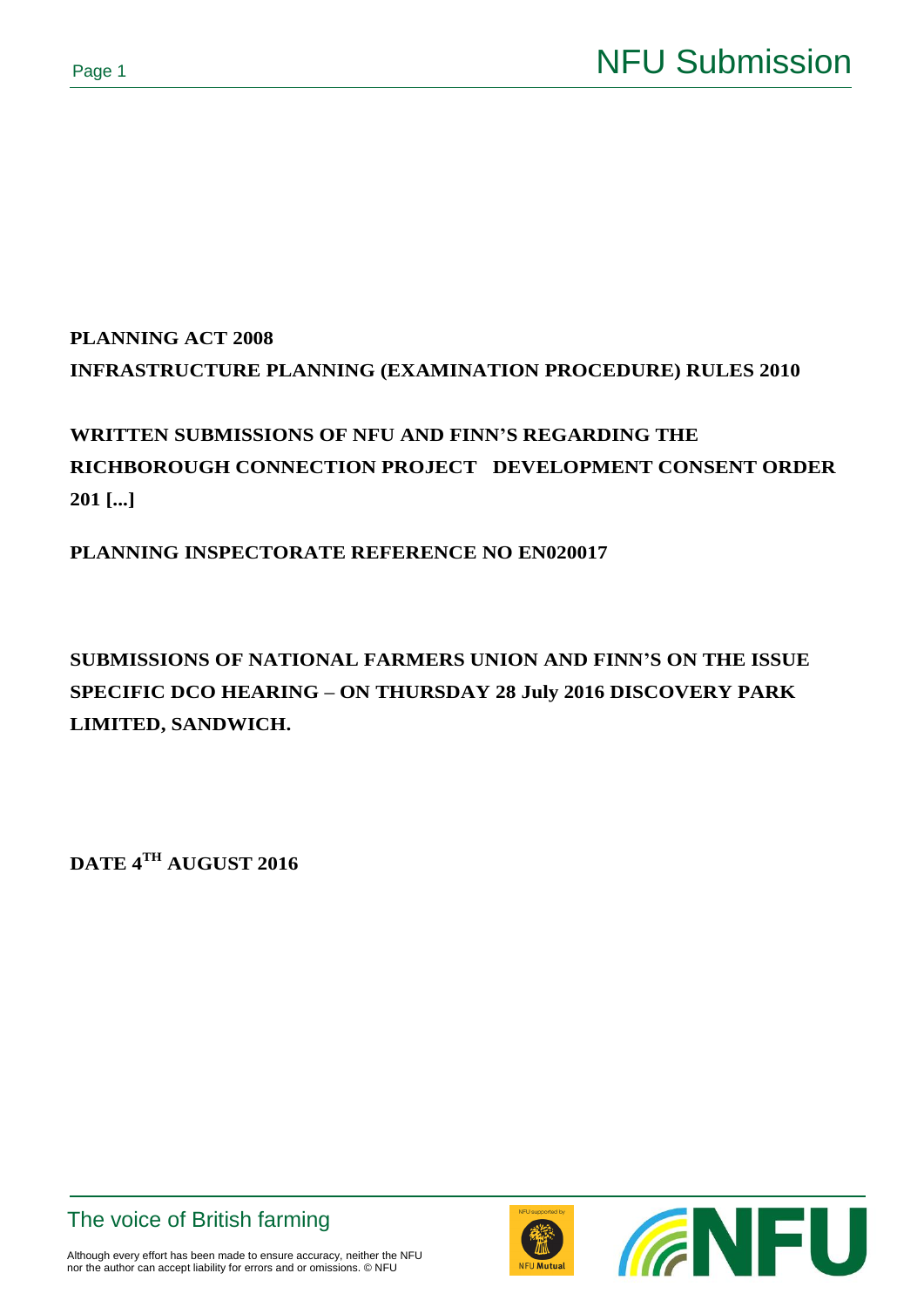## **1.0 Introduction**

1.1 Submissions on behalf of the National Farmers Union ("NFU") and Finn's land agents acting for numerous clients affected by the proposed scheme. The NFU is making a case on behalf of its members and Finn's its clients, who are affected by the DCO.

1.2 The NFU represents 47,000 farm businesses in England and Wales, and additionally has 40,000 countryside members with an interest in the farming and the country.

1.3 The objectives of the NFU are to champion farming in England and Wales and to provide professional representation and service to its members. The matters raised in this submission are matters not only of concern to the farming owners of agricultural land affected by the DCO, but also of concern to, and raise points of principle that will affect, members of the NFU having farm holdings that may be affected by similar electrical and other infrastructure schemes.

1.4 Louise Staples the NFU senior rural surveyor and Mark Chandler of Finn's spoke at the hearing on behalf of its members and clients affected by this scheme.

## **2.0 Draft Develoment Consent Order 2.1 (A)**

## **2.1 Article 2** - **Interpretation**

The NFU when looking at the definition "maintain" asked for further clarification as to why National Grid (NG) needed to include the word 'alter'. Even though the definition states so as not to vary from the description of the authorised development there is still concern that with 'alter' included NG will be able to alter the equipment included with a pylon. The definition refers to the description of the development in Schedule 1 and so the NFU would like to see a more specific description of the development as the detail under Work No.1 at the end of the paragraph just states 'The overhead line consists of 60 pylons and the installation of conductors, insulators and fittings'. Surely the description needs to include the type of pylon, and how many conductors, insulators and fittings per pylon.

It may be that the definition should refer to Schedule 1 and Schedule 2, Part 3 the design drawings.

The NFU would like to see the definition changed to include the following wording:

"maintain" includes to inspect, repair, adjust, alter, dismantle, remove, reconstruct, replace or relay the authorised development, but not in any circumstances so as to vary from the description of the authorised development in Schedule 1 and from the design drawings in Part 3 of Schedule 2. (authorised development) and in any event not so as to vary the footprint or height or appearance only to the extent assessed in the environmental statement and any derivative of "maintain" is to be construed accordingly;



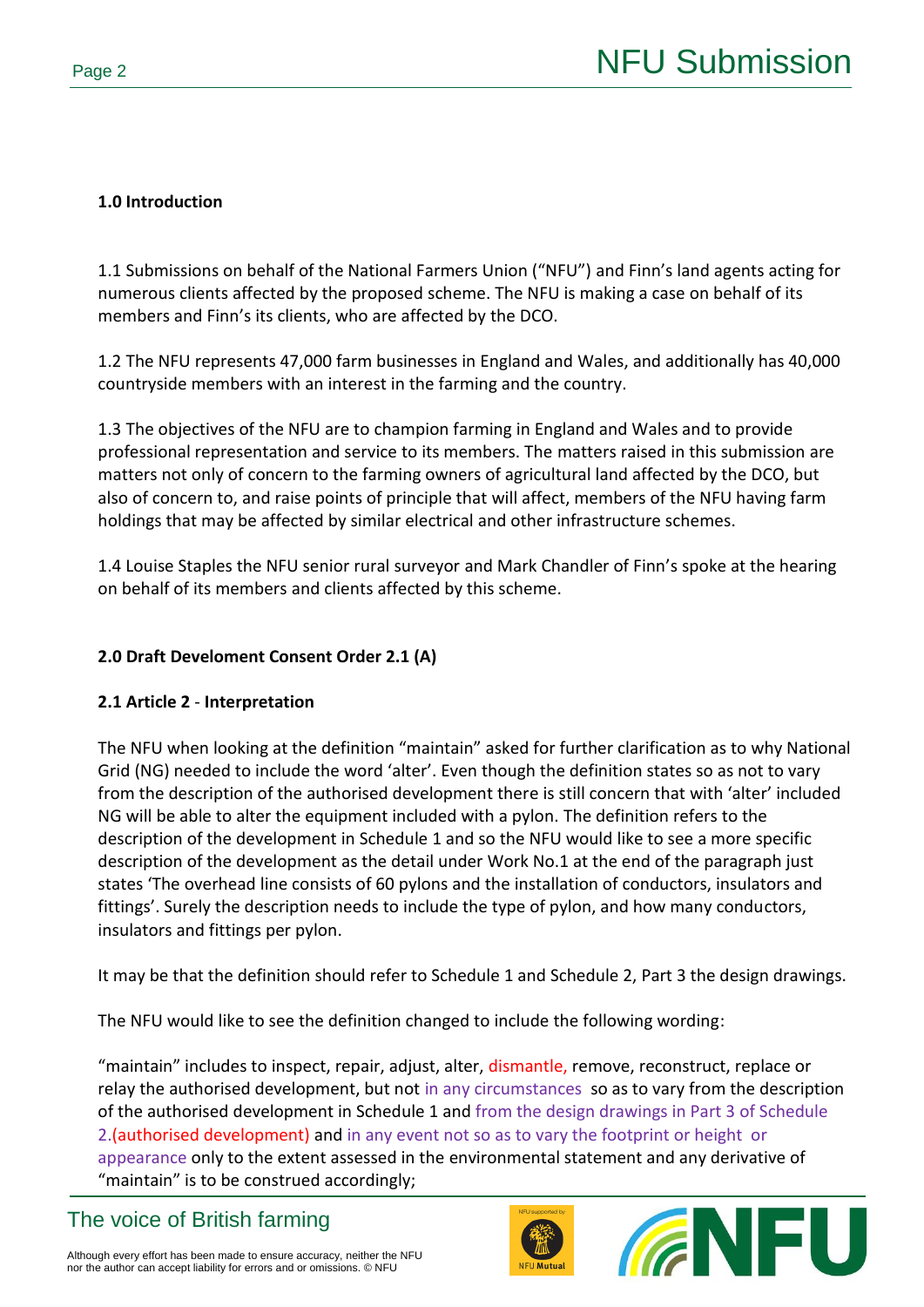### **2.2 Article 5 – Limits of Deviation**

The NFU understand that NG when constructing the line can deviate laterally within the limits of deviation, so it is possible to move a pylon tower horizontally and vertically. The NFU and the agent acting on behalf of farmers affected by the scheme Mr Chandler highlighted that there needs to be a substantive reason for the site of a pylon tower to be moved as the location of a tower if moved only two meters nearer to a boundary hedge may make it impossible for farming operations to take place around the pylon. It is felt that there not only needs to be a substantive reason but evidence should be provided as well before the location of a pylon can be changed.

It was highlighted that often it is landowners who request for a pylon to be moved within the limits of deviation. Mr Chandler explained that as to date no flexibility has been shown on the movement of location of towers when requests have been made by landowners and that this would be greatly appreciated by landowners.

Any new location of a pylon should be highlighted to the relevant landowner so that the landowner can respond and highlight any difficulties that this may cause. Clarification as to how this is carried out is requested by the NFU as this was not confirmed at the hearing and we look forward to seeing the post hearing note requested to clarify this process.

#### **2.3 Article 7 – Consent to transfer benefit of Order**

The NFU and Finn's would like to see that the transfer of right should be limited to undertakers as defined by the Electricity Act 1989. Transfer to another person is too wide.

#### **2.3 Article 18 – Authority to survey and investigate the land.**

The NFU would like to see further details included within the notice which is served 14 days on an owner or occupier of land. The notice should include details of the type of survey to be carried out, who is carrying out the survey and what if any equipment is to be left on the land.

The NFU confirmed that this would then follow what has been set out in Chapter 22 of the Housing and Planning Act 2016 which makes provision about rights of entry in relation to compulsory purchase generally and states what the notice must include:

- The notice must include details of what is proposed-
	- Searching, boring and excavating
	- Leaving apparatus on the land
	- Taking samples
	- An aerial survey
	- Carrying out any other activities that may be required.



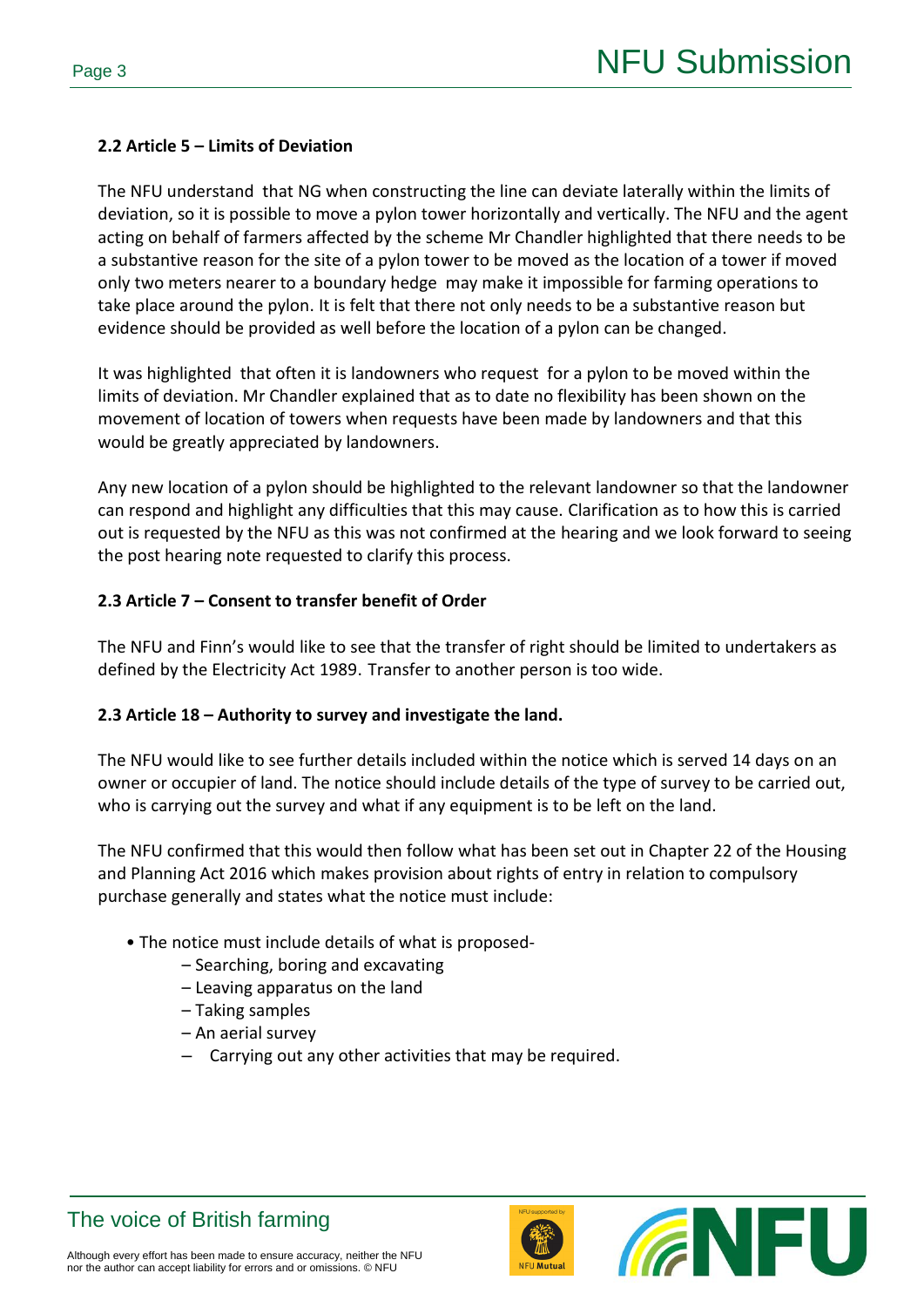### **2.4 Article 29 - Temporary Use of Land by National Grid**

NG have stated that they are only going to remove foundations to a depth of 1.5m. The NFU would like to follow up the concern raised by St John's College which is that the land reinstated is properly drained and any field drains damaged are reinstated otherwise wet spots will happen.

Reinstatement might require new drains and not just repair as indicated by Mr Bullen. Mr Chandler highlighted that there may be an issue on the Ash Levels where drains may be needed at a lower level than the 1.5m to achieve a fall.

Further a question was raised by Mr Chandler in regard to contamination to land from any of the foundations remaining in the land. The NFU would want to see NG remaining liable for any contamination this would need to be included within the DCO.

### **2.5 Article 31 – Temporary use of land or maintaining the authorised development**

Mr Chandler asked for clarification as to what buildings could be erected on the land as stated at paragraph 1(b) which says 'construct such temporary works and buildings on the land as may be reasonably necessary for that purpose'.

Mr Humphreys responded saying that this did not mean that NG could build an office block and that it was more likely to be for a structure to replace conductors as an example. He also confirmed that this article is only for temporary maintenance for a 5 year period and is a snagging provision.

Mr Chandler stated that he thought the way the word 'buildings' has been used in paragraph 1(b) is far too broad and also in farming terms 5 years is a long time. Louise Staples highlighted that the definition of building in Article 2 does say 'or any part of a building, structure or erection'.

The NFU and Mr Chandler would therefore like to see either the wording changed in 1(b) so that the word 'building' is replaced with structure and the definition of 'building' at Article 2 is redefined. The NFU cannot see in any circumstance will it be necessary for NG to be constructing any type of building which has 4 walls and a roof for temporary maintenance.

## **2.6 Article 41 – Felling or Lopping of Trees**

The NFU like the County Councils does have concern over the wording 'near any part of the authorised development'. It believes that NG need to tighten this wording so that a landowner in particular would know if a tree was within the development. The reasonable test does not answer this concern.

The NFU also raised that they would like to see wording included in this article that landowners should be notified of any felling or lopping to take place and what will happen to the timber. A notice period should be given.

The NFU will provide evidence and protocols as to what happens with other utility companies.



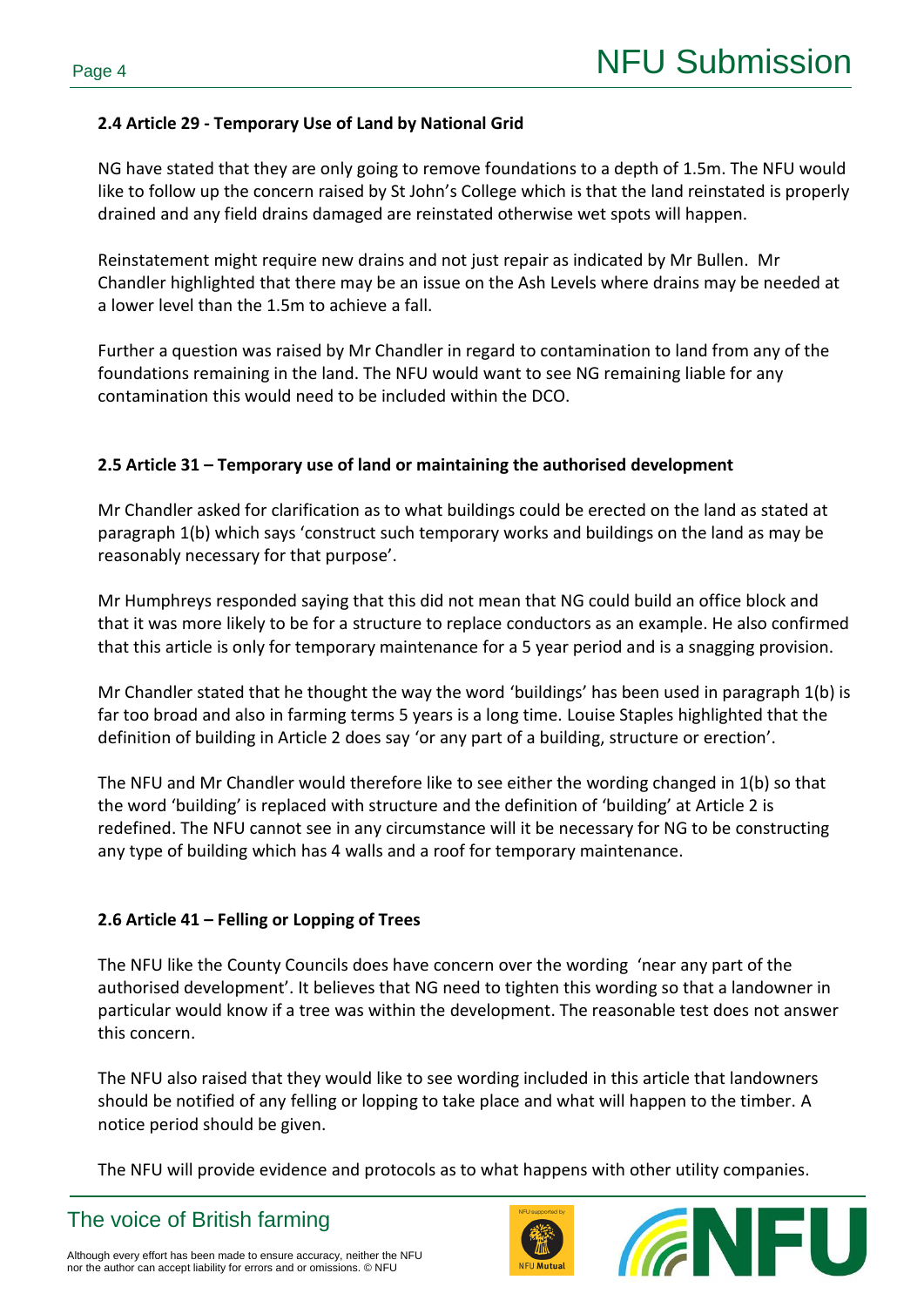#### **2.7 Article 44 – Certification of Plans**

The NFU would like to see further clarification from NG as to why the Environmental Statement is not to be certified. This was not clear from Mr Humphreys at the hearing and to the timings of the certification.

#### **3.0 Schedules**

### **3.1 Schedule 1 - Authorised Development**

Further to the hearing and reading again the information included to describe the development under 'Work No 1' the description provided does not give enough detail particularly the line 'The overhead line consists of 60 pylons and the installation of conductors, insulators and fittings'. This does not even say that they are lattice pylons, the height, the type of conductors etc.

## **3.2 Schedule 3 – Requirements**

**3.2.1 Requirement 1- Interpretation** - At the hearing a request was made by the examiners to explain the meaning of commence further and in particular why certain things were not included. The NFU after checking details in other DCOs would like to see far greater detail her as to what will be commenced when. At the present time it is not at all clear.

**3.2.2 Requirement 3 - Design drawings** - The NFU would like to see the word general deleted and for requirement 3 to state that the authorised development must be carried out in accordance with the design drawings.

**3.2.3 Requirement 5 – Construction Environmental Management Plan –** The NFU would like to see the standard requirement on how soil is treated during construction and the aftercare and for standard field drainage requirements to be included as part of the **CEMP.** At the present time as identified by the NFU in their written representation there is not enough detail as to how soils and field drainage is to be dealt with, the standard requirements. Wording has been provided that could be included in the CEMP and the NFU can confirm that this wording has been agreed in other DCOs. Within the last 12 months. Further clarification is needed from NG on how the documents listed under Requirement 6 are linked to the CEMP.

**3.2.4 Requirement 8 – Mitigation Planting –** Mr Chandler requested that surely NG could agree and negotiate enhanced mitigation with landowners and this could be included within the DCO. It might be that some landowners would accept some enhanced planting for mitigation.

**3.2.5 Requirement 11 – Bird Flight Diverters –** The NFU following on from the discussion at the hearing would like to see monitoring of how the bird flight diverters are working and if not that NG are required to carry out further mitigation to stop birds hitting the lines if the diverters do not